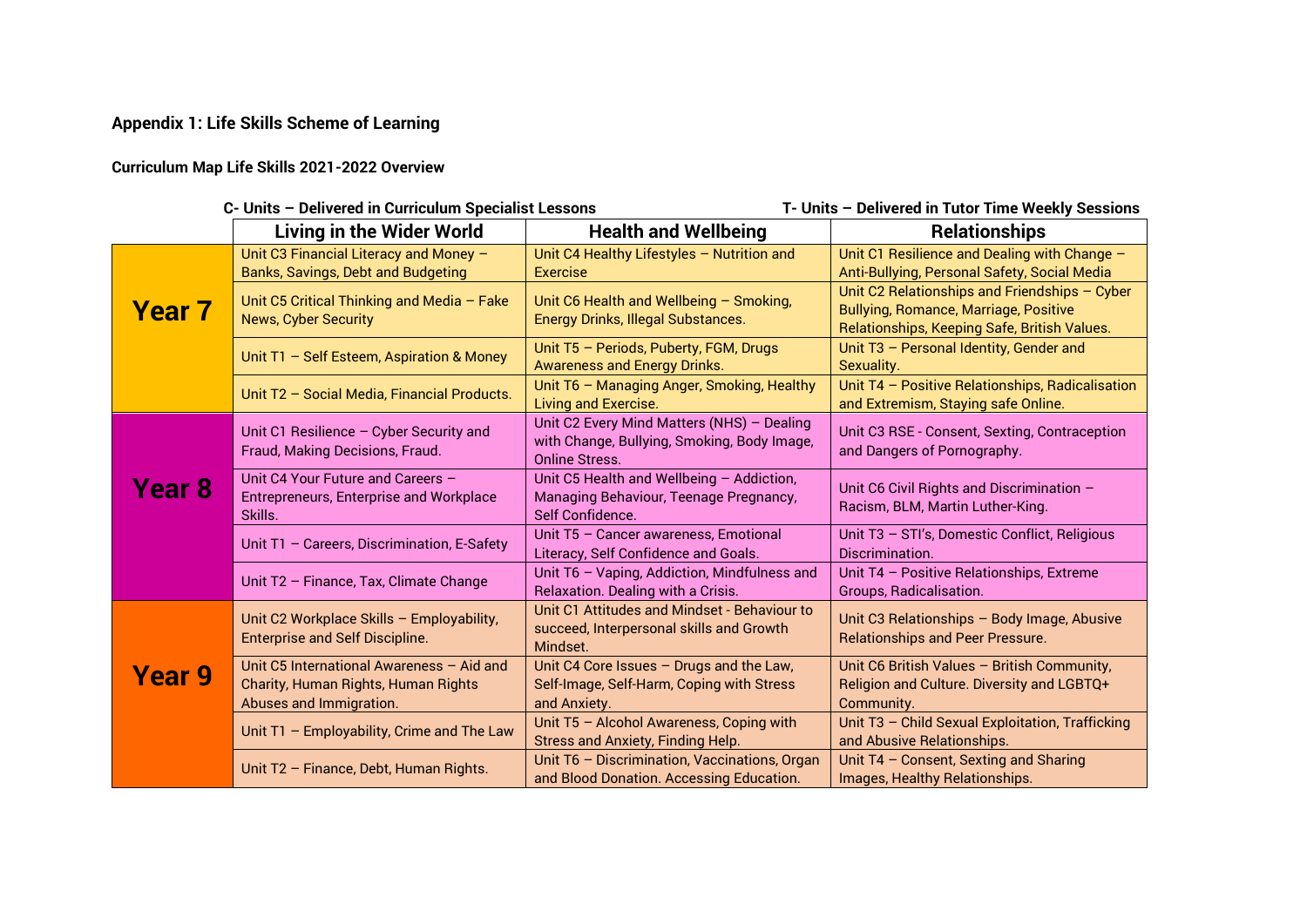| <b>TABLE</b> | Unit T1 - Careers, Fake News, Critical<br>Thinking                         | Unit T5 - Screen Time, Social Media and Self-<br>esteem, Study Skills, Social Anxiety.                   | Unit T3 - Community Cohesion, Managing<br>Conflicts, Same Sex Relationships, Gender &<br>Trans-Identity. |
|--------------|----------------------------------------------------------------------------|----------------------------------------------------------------------------------------------------------|----------------------------------------------------------------------------------------------------------|
|              | Unit T2 - Anti-Social Behaviour, County<br>Lines, Criminal Justice System. | Unit T6 - Binge Drinking, Homelessness,<br>Hate Crime, Managing Grief, Study Skills.                     | Unit T4 - Harassment and Stalking, Role<br>Models, Revenge Porn and Sexism.                              |
|              |                                                                            |                                                                                                          |                                                                                                          |
| <b>ar L</b>  | Unit T1 - Revision and Study Skills,<br>Applying, Interviews.              | Unit T5 - Sleep, Gambling and Online<br>Gaming, Digital Footprint, Privilege, Identity<br>and Diversity. | Unit T3 - Consent, Body Shaming, Positivity<br>and Relationship Break-Ups.                               |
|              | Unit T2 - E-Safety, Globalisation, World<br>Issues.                        | Unit T6 - Personal Safety, Risk Taking,<br>Reproductive health, Obesity and Body<br>Positivity.          | Unit T4 - Safe Sex, Chem Sex, Types of<br>Relationships. Healthy sex.                                    |

| Life Skills Days 2021-2022      |                                         |                       |
|---------------------------------|-----------------------------------------|-----------------------|
| <b>C1 Health and Wellbeing</b>  | Tuesday 30 <sup>th</sup> November 2021  | All                   |
| C3 Living in the Wider world    | Wednesday 9 <sup>th</sup> February 2022 | All                   |
| <b>C2 Sex and Relationships</b> | Thursday 7 <sup>th</sup> July           | All (excl. Y11 & Y13) |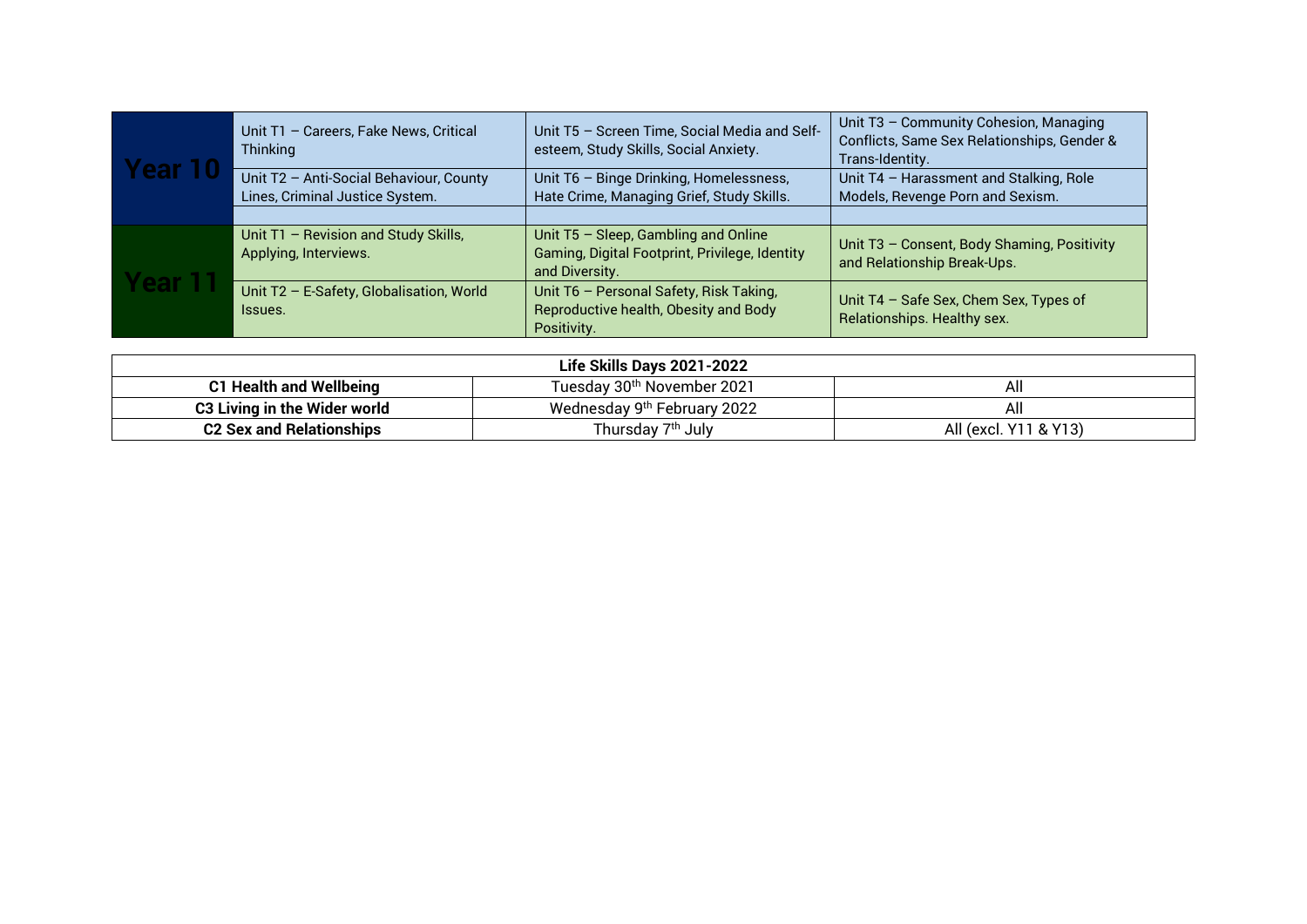## **Appendix 2: RSE Learning Outcomes**

Below is a detailed summary of the learning outcomes as described by the Department for Education in Relationships Education. [Relationships and Sex Education \(RSE\) and Health Education](https://assets.publishing.service.gov.uk/government/uploads/system/uploads/attachment_data/file/805781/Relationships_Education__Relationships_and_Sex_Education__RSE__and_Health_Education.pdf) that will be achieved by students through engagement with the RSE curriculum:

| <b>Topic</b>                              | <b>Students should know</b>                                                                                                                                                                                                                                           |
|-------------------------------------------|-----------------------------------------------------------------------------------------------------------------------------------------------------------------------------------------------------------------------------------------------------------------------|
|                                           | Their rights, responsibilities and opportunities online, including that the same expectations of behaviour<br>$\bullet$<br>apply in all contexts, including online                                                                                                    |
|                                           | About online risks, including that any material someone provides to another has the potential to be shared<br>$\bullet$<br>online and the difficulty of removing potentially compromising material placed online                                                      |
|                                           | Not to provide material to others that they would not want shared further and not to share personal material<br>$\bullet$<br>which is sent to them                                                                                                                    |
| <b>Online and media</b>                   | What to do and where to get support to report material or manage issues online<br>$\bullet$                                                                                                                                                                           |
|                                           | The impact of viewing harmful content<br>$\bullet$                                                                                                                                                                                                                    |
|                                           | That specifically sexually explicit material e.g. pornography presents a distorted picture of sexual behaviours,<br>$\bullet$<br>can damage the way people see themselves in relation to others and negatively affect how they behave<br>towards sexual partners      |
|                                           | That sharing and viewing indecent images of children (including those created by children) is a criminal<br>$\bullet$<br>offence which carries severe penalties including jail                                                                                        |
| <b>Being safe</b>                         | The concepts of, and laws relating to, sexual consent, sexual exploitation, abuse, grooming, coercion,<br>$\bullet$<br>harassment, rape, domestic abuse, forced marriage, honour-based violence and FGM, and how these can<br>affect current and future relationships |
|                                           | How people can actively communicate and recognise consent from others, including sexual consent, and<br>$\bullet$<br>how and when consent can be withdrawn (in all contexts, including online)                                                                        |
| <b>Intimate and sexual</b>                | How to recognise the characteristics and positive aspects of healthy one-to-one intimate relationships, which<br>$\bullet$<br>include mutual respect, consent, loyalty, trust, shared interests and outlook, sex and friendship                                       |
| relationships, including<br>sexual health | That all aspects of health can be affected by choices they make in sex and relationships, positively or<br>$\bullet$<br>negatively, e.g. physical, emotional, mental, sexual and reproductive health and wellbeing                                                    |